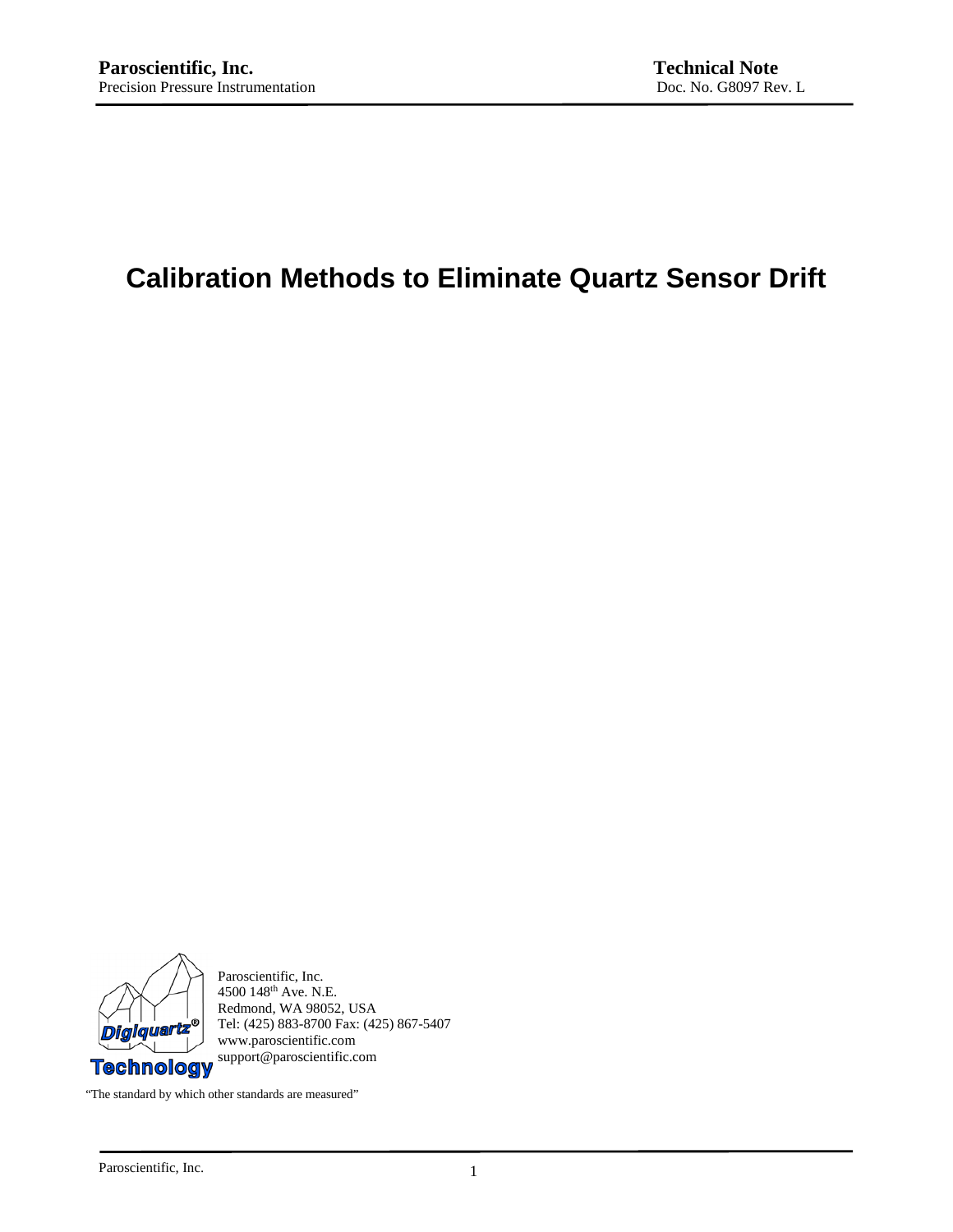### **Calibration Methods to Eliminate Quartz Sensor Drift**

Jerome M. Paros & Taro Kobayashi

Paroscientific, Inc. & Quartz Seismic Sensors, Inc., Redmond, WA USA

### **Abstract:**

In-situ calibration techniques have been developed to distinguish real seafloor movements from instrument drift. Long-term geodetic measurements may be made with pressure sensors that measure depth changes and triaxial accelerometers that measure tilt relative to Earth's plumb line gravity vector. The initial goal is to measure uplift or subsidence to better than 1 cm/year at depths of 4000 meters and a span of 1 kilometer. The requirement on pressure sensor stability is a few parts-per-million of full-scale per year (ppm/year). If the full-scale range of the triaxial accelerometers is 3 G's, then the requirement on accelerometer drift is also a few ppm/year.

**Digiquartz® Pressure Sensors can be recalibrated in-situ by periodically venting from ocean pressures (A) to the ambient pressure (0) within the system housing. Subtracting the drift at 0 from the measured ocean depth readings, A, eliminated sensor drift to a few parts-permillion (ppm) of full scale with a standard deviation less than 1 ppm (< 1 cm/year).**

**Triaxial Quartz Accelerometers can be recalibrated in-situ relative to Earth's 1 G gravity vector. Over 1045 test cycles using this Accelerometer Calibration Method resulted in an average cycle-to-cycle non-repeatability of 0.10 micro-g. This is equivalent to a tilt of 0.010 cm at a span of 1 kilometer. Longer-term fits to determine drift had a standard deviation less than 0.5 cm.** 

### **Background:**

Reference 1 analyzes the root causes of Quartz Sensor drift. There are 2 causes of drift that are related to whether the sensors are unloaded or loaded. Tests with the sensors mostly unloaded, 0, show that the resonator frequencies and indicated signal outputs at both zero and full-scale increase with time. One mechanism that can cause increasing frequency outputs is quartz crystal aging or "outgassing" whereby the resonator mass decreases with time. These frequency changes are converted to equivalent error forces through the conformance (linearization) equation. When the sensor is mostly at high loads, A, (e.g. near full-scale), the outputs at zero and full-scale both decrease with time. This is due to attachment or mechanism "creep" deflections that work against the spring rate of the mechanism to generate viscoelastic error forces.

The A-0-A Seafloor Pressure Calibration Method includes a switching valve internal to the sealed housing of the OBS, PIES, or casing line that delivers ocean pressures to the Quartz Pressure Sensors. Periodically, the valve is closed to the seawater pressure, A, and vented to the internal 1 bar absolute pressure, 0. Reference calibration points at 0, as easily measured with a barometer inside the housing, are used to compensate for the drift at ocean depths, A.

The single point reference to eliminate the drift of Quartz Triaxial Accelerometers is a comparison of the measured acceleration vector to Earth's 1 G gravity vector.

### **A-0-A Seafloor Pressure Calibration Method:**

In-situ pressure calibrations require a stable or easily measured reference. Reference 2 describes "A Self-Calibrating Pressure Recorder for Detecting Seafloor Height Change" based on supplying a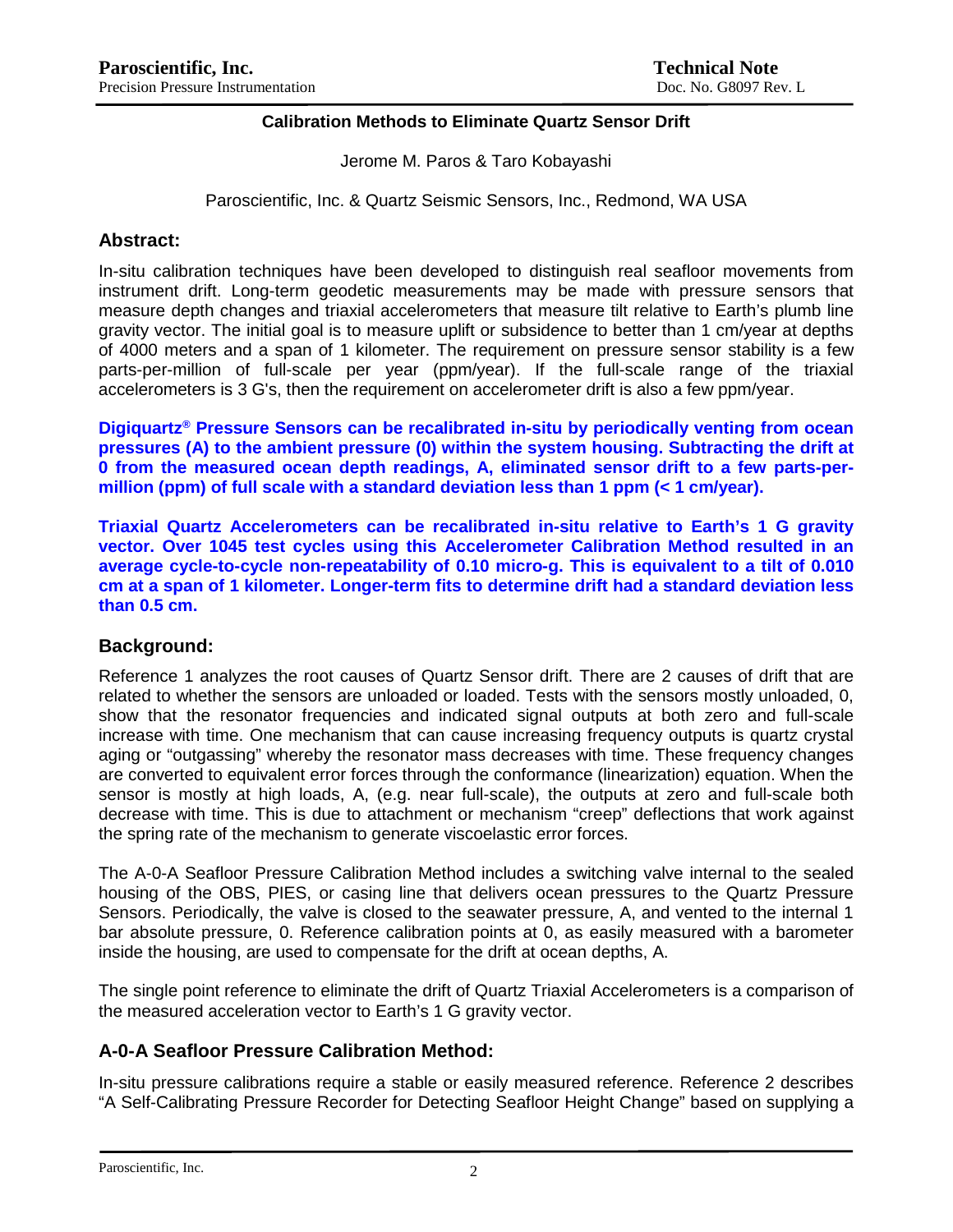single pressure point near to the full-scale deployment depth from a piston gauge dead weight tester.

The new in-situ method of seafloor pressure calibration, A-0-A, is based on a metrology technique, 0-A-0, developed by the National Metrology Institute of Japan-(AIST) (Reference 3). The 0-A-0 Metrology Method releases pressure to atmospheric pressure, 0, after each calibration point, A, and the 0 reading is used as an offset correction for the next reading. The A-0-A Seafloor Pressure Calibration Method includes a switching valve internal to the OBS, PIES, or casing line that delivers ocean pressures to the Quartz Pressure Sensors. Periodically, the valve is closed to the seawater pressure, A, and vented to the internal 1 bar absolute pressure, 0. Reference calibration points at 0, as easily measured with a barometer inside the housing, are used to compensate for the drift at ocean depths, A. Figure 1 shows an example of A-0-A testing of 100 MPa (10,000 meters) sensors. Data were provided by Dr. Hiroaki Kajikawa of the National Metrology Institute of Japan--(AIST). Reference 4 applies mathematical models to analyze and fit the drift data.

Full scale pressure was applied at a constant 100 MPa for over 4 months except for 8 brief A-0-A sequences. The 8 points of drift at atmospheric pressure, 0, were linearly connected and subtracted from the measured readings at A. Figure 1 shows the Drift at Full Scale  $(A = 100 \text{ MPa})$ . Drift at 0 (8) points linearly connected), and the Residuals after subtraction.



# **Figure 1**

Testing of the A-0-A calibration method was expanded to include 37 standard production pressure sensors with a range of 4400 psi (3000 meters). The experimental setup is pictured in Figure 2.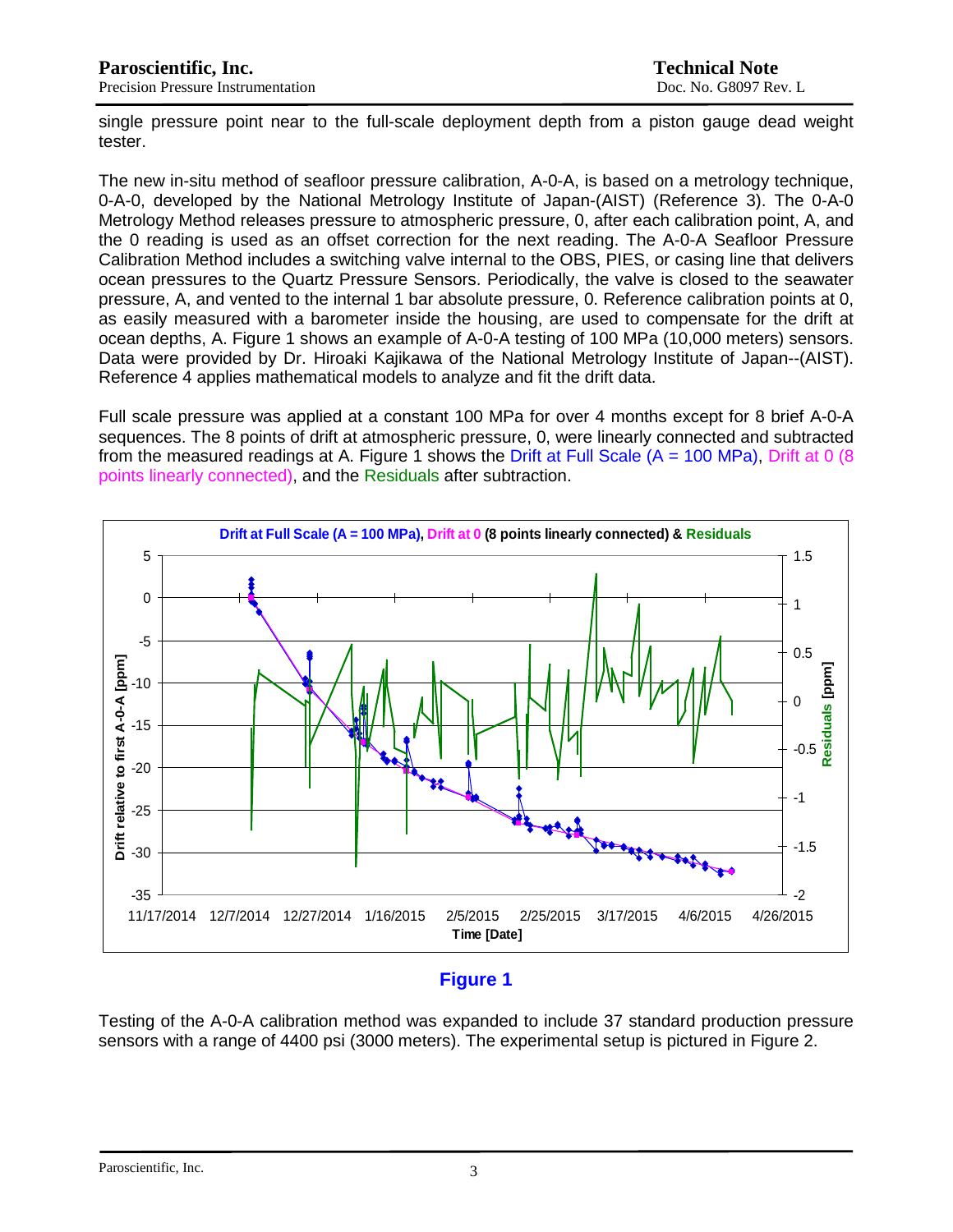



The A-0-A Calibration Method to Eliminate Drift was tested on a group of  $(37)$  4400 psi (3000 meters) Digiquartz Pressure Sensors.

The 37 sensors were held at 4400 psi,  $(A)$ except for brief excursions to ambient atmospheric pressure, (0). A DHI piston gauge standard provided the 4400 psi, (A), inputs and our Nano Baro measured the atmospheric pressure, (0).

**Figure 2**

A plot of average drift at full scale pressure, (A), atmospheric pressure, (0), and A-0-A Stability (Span) is shown in Figure 3. Over this timeline, the average drifts at full scale minus the drifts at atmospheric pressure are within +/- 5 parts-per-million of full-scale (0.02 psi or 1.4 cm).



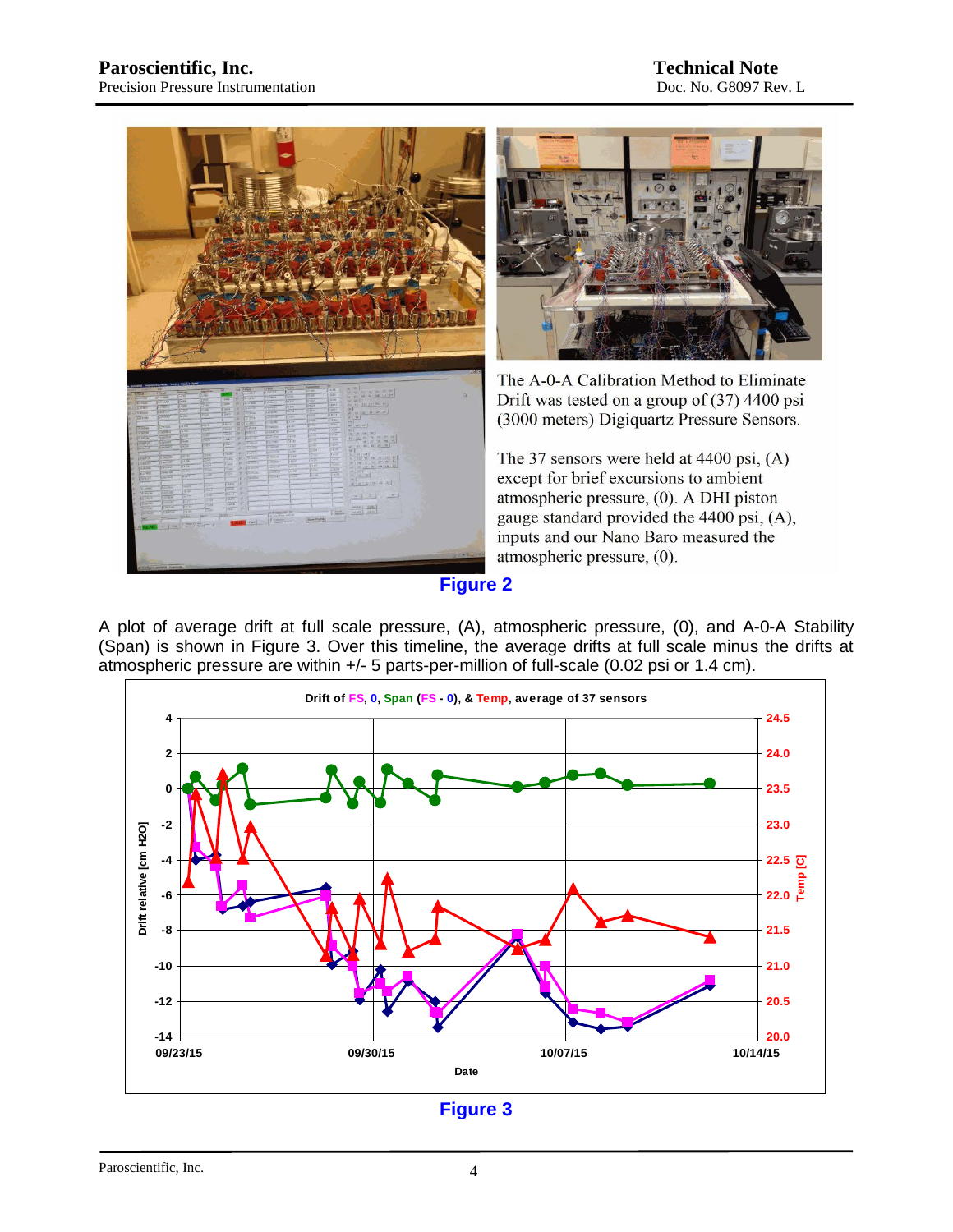The A-0-A calibration method was applied to 20 sensors (3000 meters range) from Nov. 3, 2015 to Dec. 29, 2015. At the end of the test, 19 sensors were released to atmospheric pressure for several months until another simulated full-scale deployment from April 19, 2016 to August 19, 2016. The results of the two tests are shown in Figures 4 and 5. During the two simulated deployments, the average drifts of span are again within  $+/-$  5ppm of full scale (1.4 cm).



| ан |  |
|----|--|
|----|--|

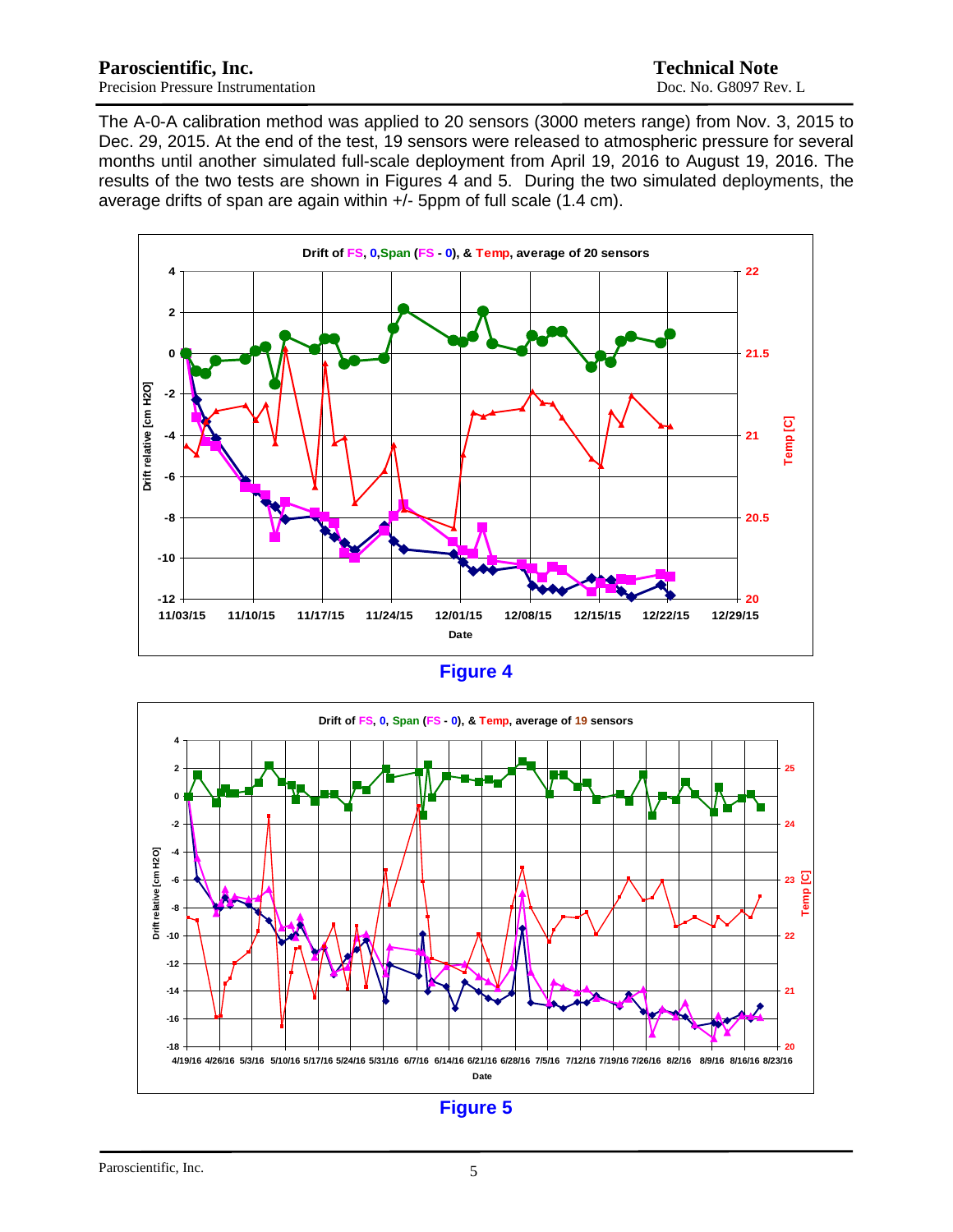# **A-0-A Ocean Tests at the Monterey Accelerated Research System** *(***MARS**)

Seismic + Oceanic Sensors (SOS) have been developed for disaster warning, geodesy, and climate change measurements (Reference 5). SOS includes the in-situ calibration method, A-0-A, to allow long-term measurements of geodesy and sea level changes. The University of Washington deployed the SOS module at MARS in mid-June of 2017. A major objective of the MARS experiment was to confirm that the A-0-A in-situ calibration method eliminates pressure sensor drift. Three years of drift testing in the laboratory were done using a primary standard piston gauge DWT to measure the span drift at A. The University of Washington SOS deployment at MARS determines the span stability by measuring the difference in pressure readings between two synchronized Absolute Pressure Gauges (APGs).

Periodically, the 2 Absolute Pressure Gauges are switched from seawater pressure, A, to the internal housing barometric pressure, 0, for 5 minutes and then returned to A. The  $4<sup>th</sup>$  minute averages at 0 are calculated for (P1-Barometric), (P2-Barometric), and (P1-P2). The 0 offsets for P1 and P2 drifted at different rates with a relative drift at 0 of about 2 hPa. The drift readings at 0 were then subtracted from the readings at A to determine the span stability.



As shown in Figure 6, after 900 days of deployment and 150 A-0-A actuations, drift has been eliminated to about 1 millimeter (1 ppm of full-scale) per year.

# **Figure 6**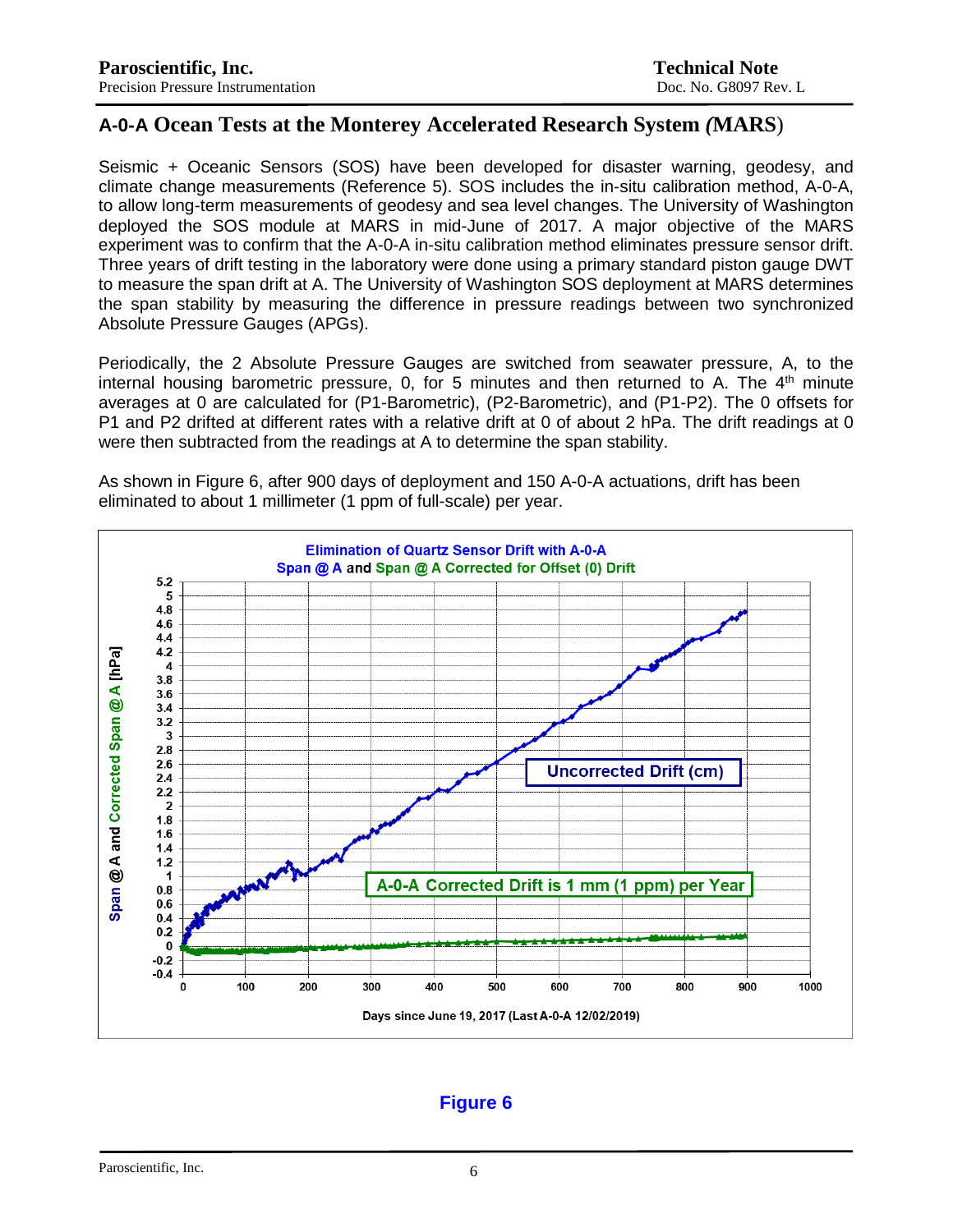# **TRIAXIAL ACCELEROMETER ASSEMBLY AND IN-SITU CALIBRATION METHOD FOR IMPROVED GEODETIC AND SEISMIC MEASUREMENTS\***

There is a need for a device and in-situ calibration method for improved seismic and geodetic measurements. Traditional strong motion sensors do not have the sensitivity or stability to make good long-term geodetic measurements. Traditional broadband seismometers and tiltmeters operate over a small fraction of Earth's 1G gravity vector and do not have the range to measure strong seismic events and have no absolute reference for long-term measurements.

The goal is to make improved surface, subsurface and submarine measurements of seismic events together with geodetic measurements of earth movements such as tilt, subsidence and uplift. The initial geodesy requirement is to measure earth movements to better than 1 centimeter per year at a span of 1 kilometer. This is equivalent to a tilt of 10 micro-radians or a 10 micro-G's tilt (sine) component of Earth's 1 G static gravity.

In-situ calibrations are performed by rotating a triaxial accelerometer assembly relative to Earth's plumb line and measuring the components of the 1 G static gravity vector on three orthogonal axes. The triaxial acceleration assembly is calibrated with an internal alignment matrix such that measurements of Earth's gravity vector are rotationally invariant with respect to the direction of Earth's plumb line irrespective of the orientation of the triaxial assembly on the reference structure. Drift of the triaxial accelerometer assembly is compensated for by measuring the changes in the values of the invariant static gravity vector for each axis and correcting for the drift with new calibration coefficients.

\*J. M. Paros, "Triaxial Accelerometer Assembly and In-situ Calibration Method for Improved Geodetic and Seismic Measurements." US Patent 9,645,267, issued May 9, 2016.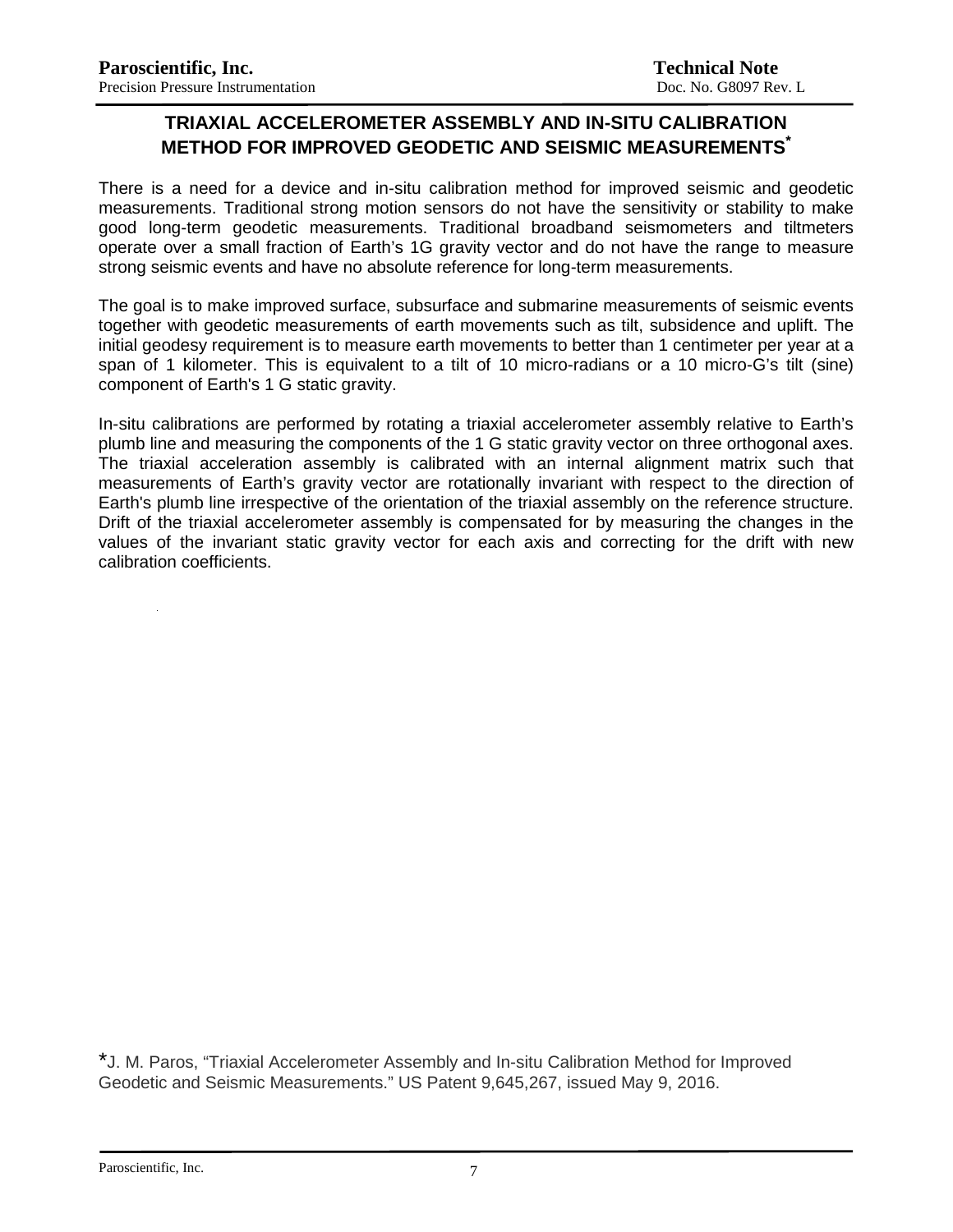From September 9 to December 30, 2014, tests were performed to determine the repeatability of this recalibration technique. The triaxial assembly consisted of 3 orthogonal nano-resolution quartz crystal accelerometers with a full scale range of 20 m/sec^2 (2 G's). The triaxial acceleration assembly was calibrated with an internal alignment matrix such that measurements of Earth's gravity vector are rotationally invariant with respect to the direction of Earth's plumb line gravity vector. A series of 1045 rotations (Flips) were made to align each axis (X, Y, Z) with Earth's 1G vector plumb line and return. The rotations of each axis do not need to be perfectly aligned with Earth's gravity vector. The drift is apportioned by the changes in output over time when nominally aligned with Earth's gravity vector. For example, if the nominal alignment is within 5 degrees then the drift can be apportioned to 99.6% since the cosine of 5 degrees is 0.996.

Results are shown in the table below:

| Average of 337 flips   | Average of 338 flips   | Average of 340 flips   | <b>Average of total</b> |
|------------------------|------------------------|------------------------|-------------------------|
| along X axis $(\mu q)$ | along Y axis $(\mu g)$ | along Z axis $(\mu g)$ | 1045 flips $(\mu g)$    |
| $0.09 \pm 0.04$        | $0.09 \pm 0.03$        | $0.13 \pm 0.06$        | $0.10 \pm 0.05$         |

#### **For a total of 1045 Flips, the average non-repeatability = 0.10 µg. This is equivalent to a tilt non-repeatability of 0.010 cm. on a 1 kilometer baseline.**

Linear fits were applied on the data points from October 23 to December 30 to assess the long-term repeatability. The data points and the linear fits are shown in the plot below:



**Triaxial Accelerometer Vector compared to 1G Reference Oct.23-Dec.30, 2014**